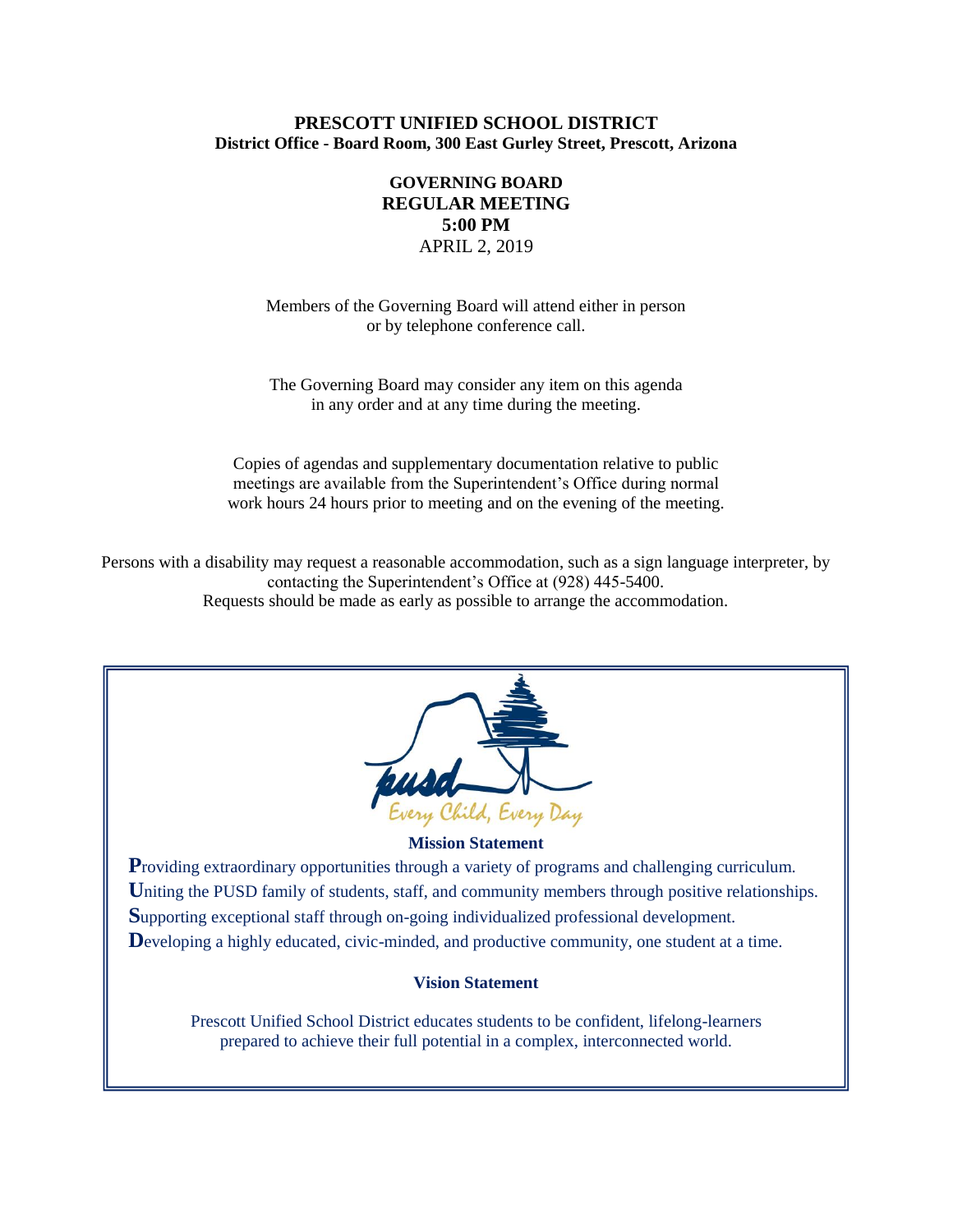### **AGENDA**

### 1. **CALL TO ORDER** - President Tina Seeley

### 2. **OPENING CEREMONY**

- A. Welcome President Tina Seeley
- B. Pledge of Allegiance
- 3. **APPROVAL OF AGENDA** President Tina Seeley
	- A. Consider approving the agenda as presented.

### 4. **APPROVAL OF MINUTES**

A. Consider approving the minutes from the Governing Board Study and Voting Session of March 5, 2019.

RELEVANT INFORMATION: Board policy requires approval of minutes.

Presenter: Mr. Joe Howard, Superintendent

B. Consider approving the minutes from the Governing Board Retreat of March 8, 2019.

RELEVANT INFORMATION: Board policy requires approval of minutes.

Presenter: Mr. Joseph W. Howard, Superintendent

### 5. **PRESENTATIONS**

A. Instructional Minute

Presenter: Mrs. Kelli Bradstreet

### 6. **INFORMATION ONLY ITEMS**

- A. Summary of Current Events
	- 1. Superintendent
		- a. April, 2019 PUSD Calendar of Events
			- 1. www.prescottschools.com/calendars
	- 2. Governing Board Members

### 7. **ACTION ITEMS**

A. **CONSENT AGENDA** - *All those items listed below may be enacted by one motion and approved as Consent Agenda items with or without discussion. However, any item may be removed from the Consent Agenda and considered separately if a Governing Board member so requests.*

*The resolutions included in the Consent Agenda have been posted in order to waive the reading of the body of the resolutions.* Consider approving the Consent Agenda as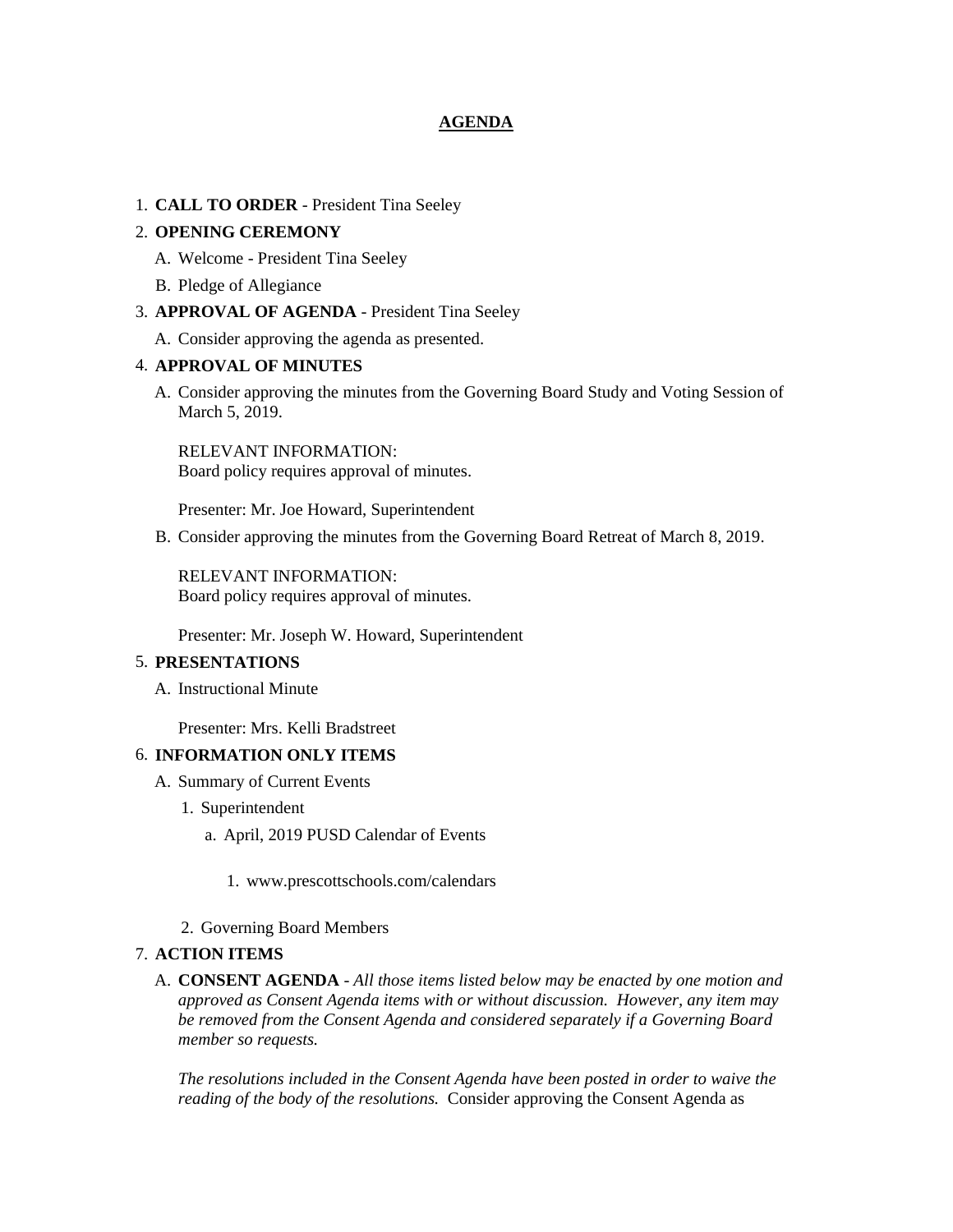presented.

1. Consider approving the certified and classified personnel actions as presented.

RELEVANT INFORMATION: A copy of the personnel report is attached for review.

Presenter: Mrs. Christa Simmons, Director of Human Resources

2. Consider approving the donations as presented.

RELEVANT INFORMATION: Board policy requires acceptance by the Governing Board of all donations.

Presenter: Mr. Brian Moore, Chief Financial Officer

3. Consider ratifying the vouchers as presented.

RELEVANT INFORMATION: Arizona Revised Statutes requires approval/ratification of all vouchers.

Presenter: Mr. Brian Moore, Chief Financial Officer

4. Consider approving the Student Activities Fund Statement of Receipts and Disbursements for March, 2019, as presented

RELEVANT INFORMATION: Please see the attached reports.

Presenter: Mr. Brian Moore, Chief Financial Officer

5. Consider approving the Yavapai County Education Service Agency (YCESA) Consortium Memorandum of Understanding FY 2019-2020, as presented.

#### RELEVANT INFORMATION:

This Memorandum of Understanding represents the agreed-upon program, service and products to be provided to English learner (EL) students in the Acorn Montessori Charter School, Beaver Creek Elementary School District, Camp Verde Unified School District, Franklin Phonetic Primary Charter School, Mingus Union High School District, Prescott Unified School District, Sedona Oak Creek Unified School District, Snowflake Unified School District, and Research Based Education Corp. (Paulden Community) (Members) during the 2019-2020 project year. Yavapai County Education Service Agency will act as the Lead LEA (local educational agency) / Fiscal Agent of the consortium. A consortium of districts receiving a Title III subgrant must meet the same requirements as districts or charters receiving subgrants individually.

YCESA Consortium Memorandum of Understanding FY 2019 – 2020 is attached for review.

Presenter: Mr. Joe Howard, Superintendent

### B. **PUBLIC HEARING:**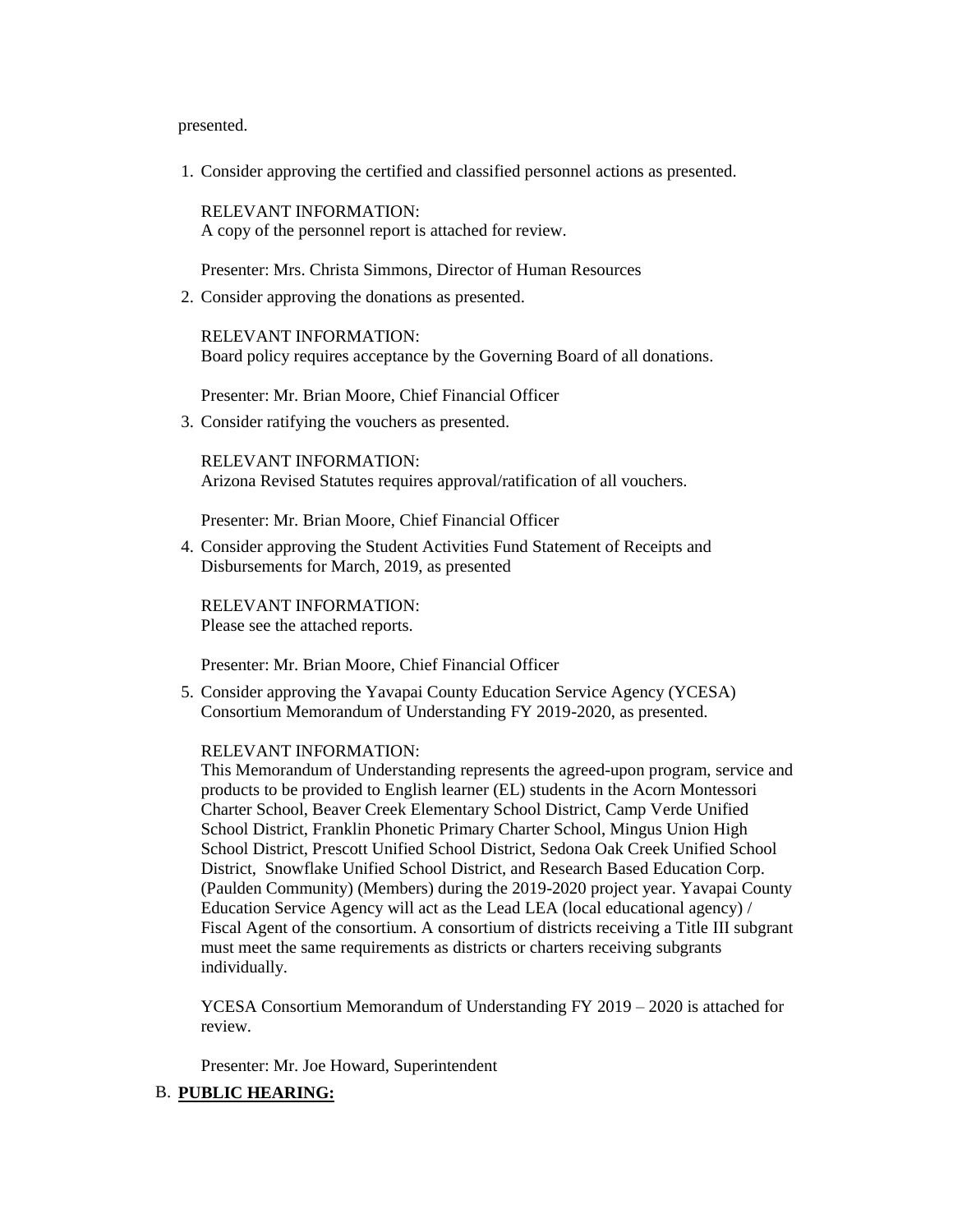Discussion regarding the proposed boundary changes.

### RELEVANT INFORMATION:

By law the district is required to hold two public hearings prior to voting on any boundary revisions, in order to give the public a chance to give their comments. This is the second hearing. The first hearing was held at the March 5, 2019 board meeting. After the second hearing, the Governing Board may then vote on this item.

Please see attached.

Presenter: Mr. Brian Moore, Chief Financial Officer

- 1. Consider adjourning the regular session and moving into a Public Hearing for a Call to the Public in order to discuss the proposed boundary changes.
- 2. Consider adjourning the Public Hearing and reconvening back into regular session.

### C. **STUDY AND VOTING SESSION**

1. Consider approving the proposed boundary change, as presented.

### RELEVANT INFORMATION:

The new Miller Valley Apartments currently fall in Lincoln's attendance area. The district is recommending adjusting the boundaries so that they fall into Abia Judd's attendance area. This change would not affect any current residences.

Presenter: Mr. Brian Moore, Chief Financial Officer

2. Discussion and possible resolution to amend Paragraph 11.01 of the Amended and Restated Agreement and Declaration of Trust (July 1, 2007) for the YUEBT, as presented.

### RELEVANT INFORMATION:

The proposed amendment to paragraph 11.01 changes the current requirement of 90 days prior written notice of the effective date of termination to *60*-days prior written notice of the effective date of termination.

Presenter: Mr. Joseph W. Howard, Superintendent

3. Discussion and possible resolution to terminate the Yavapai Unified Employee Benefit Trust (YUEBT) and to so notify the YUEBT Trustees in writing, as presented.

### RELEVANT INFORMATION:

Due to the volatility of the current small pool of insured employees in YUEBT, administration recommends for the financial health of the district, that an insurance trust with greater numbers be pursued.

Presenter: Mr. Joseph W. Howard, Superintendent

4. Discussion and possible resolution to join Kairos Health Arizona, Inc. (Kairos), as presented.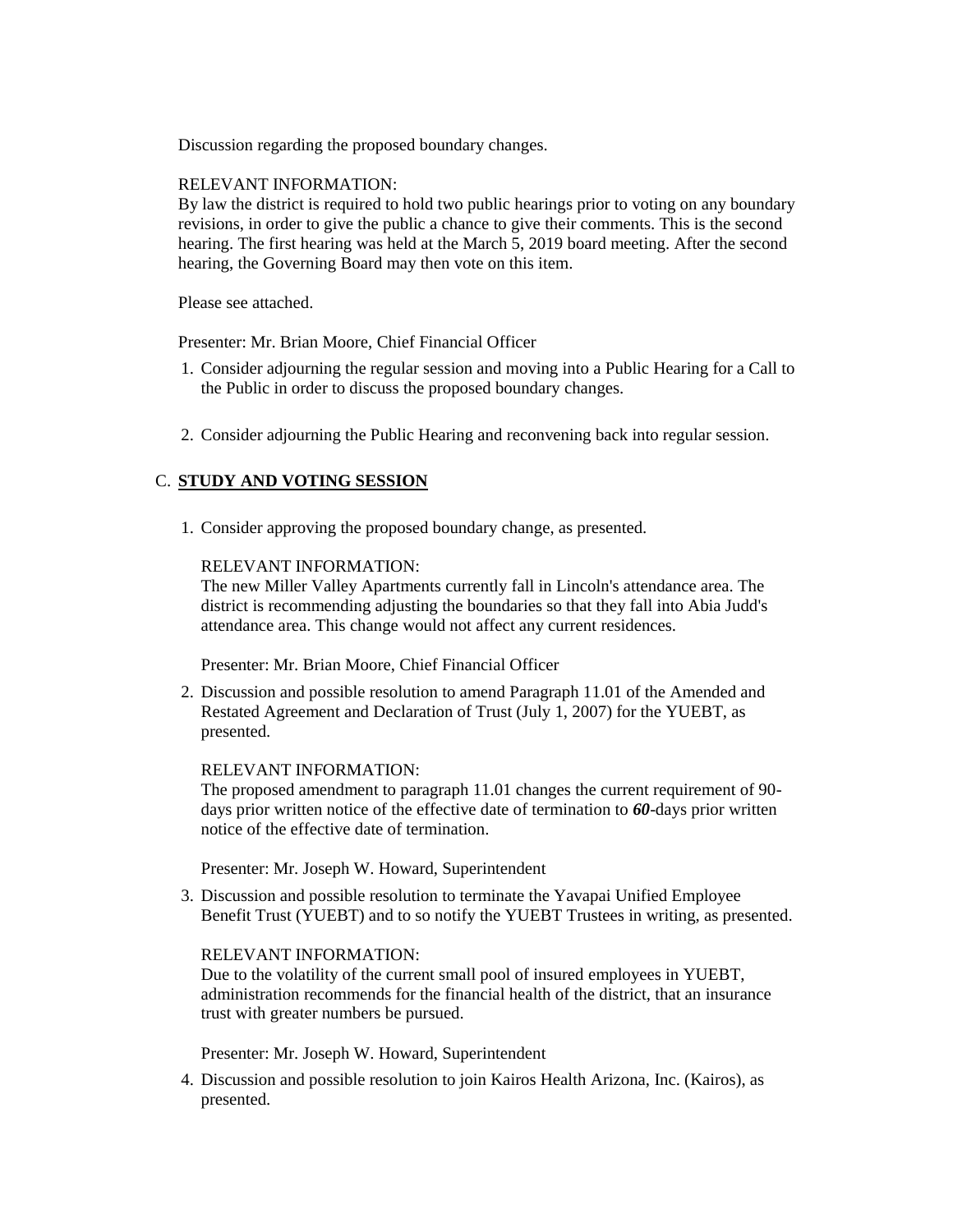### RELEVANT INFORMATION:

The proposed resolution is to accept the offer to become a member of Kairos, effective July 1, 2019, for employee benefit services, conditioned upon the termination of the YUEBT by June 30, 2019.

Presenter: Mr. Joseph W. Howard, Superintendent

5. Consider approving the 2019-2020 budget package based on enrollment projections, increases, decreases, and salary increase options as outlined in Exhibit "2019-2020 Budget Recommendations," as presented.

### RELEVANT INFORMATION:

Based on the initial budget conversation at the 2019 Governing Board Retreat, administration has been working to compile a recommendation meeting the needs of the district, including proposed increases for all staff in order to remain competitive with recruiting and retaining staff, balance class sizes, and maintain a wide variety of programs. Through this process, the PUSD proactive budgeting process has been followed. There are many variables involved in the budget process that are outlined in the exhibits.

Presenter: Mr. Joe Howard, Superintendent

6. Consider approving the issuance of contracts and agreements to eligible Prescott Unified School District staff members for the 2019-2020 school year, as presented.

### RELEVANT INFORMATION:

Prescott Unified School District has traditionally issued contracts and agreements to school district staff members no later than the final day of school. As a part of the PUSD proactive budgeting process, contracts are distributed as early as possible to consider retention and recruiting as we confirm open positions. Attached is a sample contract for review.

Presenter: Mr. Joe Howard, Superintendent

7. Consider a 4.5% increase to the PUSD teacher salary placement schedule and 1.5% to all other salary placement schedules, as presented.

### RELEVANT INFORMATION:

Each year when a budget is approved, the Governing Board is asked to approve a percentage raise to the salary placement schedules. These percentages are carefully calculated so that our salary placement schedules are competitive, yet at the same time, do not create an issue where new staff comes in at a higher rate than existing staff with similar experience (leapfrogging.)

Presenter: Mr. Brian Moore, Chief Financial Officer

8. Consider approving the new Handwriting Curriculum that has been on 60-day preview for adoption and purchase of materials, as presented.

### RELEVANT INFORMATION:

Increasingly, standardized tests include a written essay that is holistically scored by trained raters. There is evidence that the quality of handwriting significantly skews the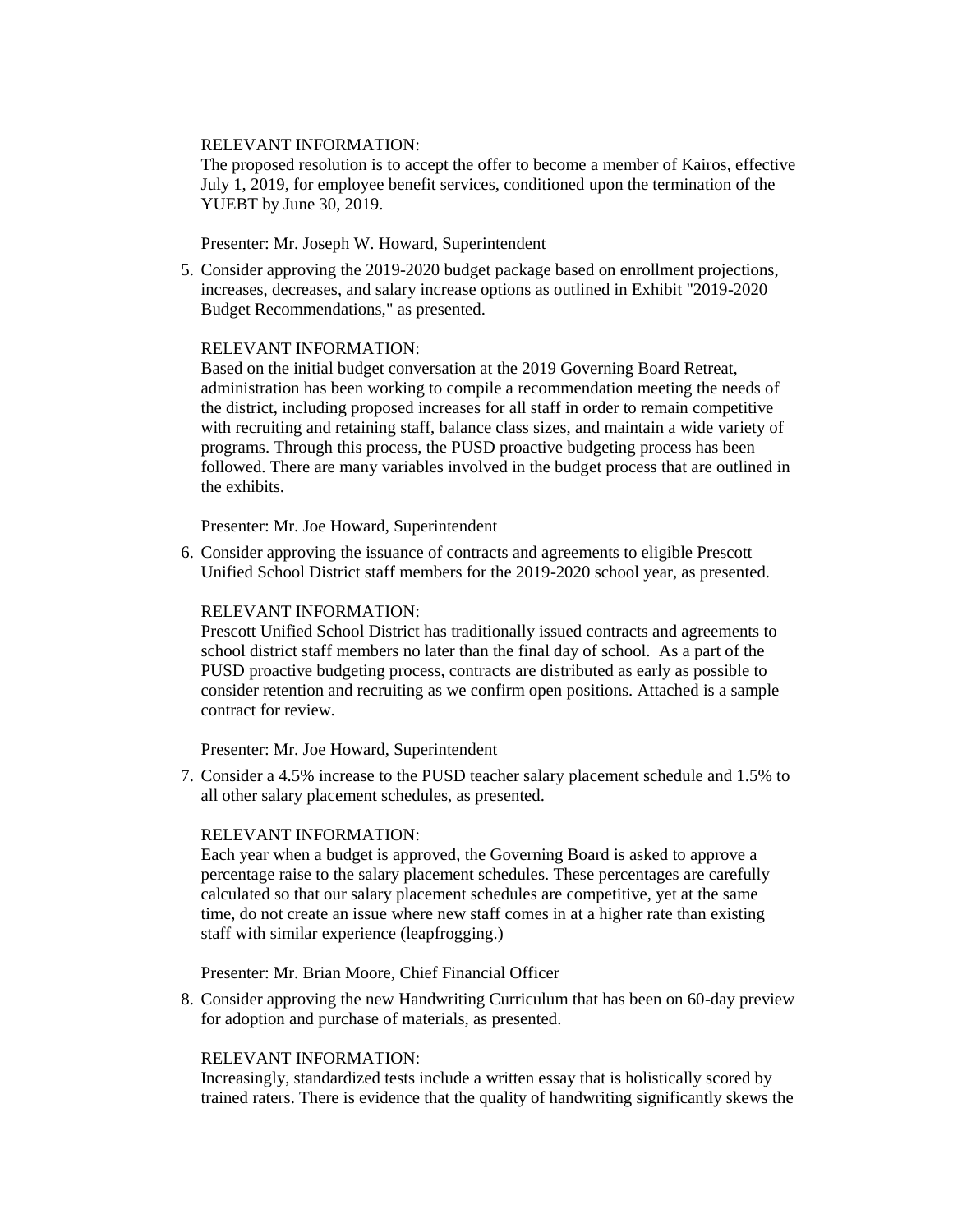evaluation of these essays (Lamme & Farris, 1994). Proficient handwriting can result in higher writing scores, better professional opportunities, can boost confidence, and allows for meaningful communication and expression. Adopting a new curriculum will reduce variability of programs being used in the district.

A committee of teachers representing grades K-5 collaborated to make the following decisions on materials:

- K-2 Handwriting Heroes: Endless Bundle.
- 2-5 Scholastic Cursive Writing Made Easy and Fun ebooks.
- K-4 Additional Fine Motor Skills development supplies.

Presenter: Ms. Mardi Read, Assistant Superintendent

9. Consider approving and out-of-state travel request from Bobbi Yoder, Varsity Girls Basketball coach at Prescott High School, as presented.

### RELEVANT INFORMATION:

The Varsity Girls Basketball team would like to participate in the San Diego Classic from June 27, 2019 to June 30, 2019. There would be approximately 10-12 student athletes and 1-2 coaches total attending. The team would travel in a 15 passenger van for the trip.

Please see the attachment for additional details.

Presenter: Mrs. Missy Townsend, PHS Athletic Director

### D. **INFORMATION AND DISCUSSION ITEMS**

1. Mr. Brian Moore has prepared the FY19 (April) School Board Summary Budget Report for your review.

Presenter: Mr. Brian Moore, Chief Financial Officer

- 2. Meeting Dates: Regular Study & Voting Session, May 7, 2019 @ 5:00 pm, District Office Boardroom.
- 3. Future Agenda Items

*The public is invited to request future agenda items. The request must be in writing on the form provided and turned into the Board Secretary at the beginning of the meeting or prior to the agenda item. The form must provide a very specific agenda item to be considered by the board. The public member may state the agenda item to be considered, however, no description or conversation may take place at this time. The Board may not respond to questions or comments from the public, but may ask the superintendent to respond when appropriate. The Governing Board President or district office designee will contact the person making the request as of the status of*